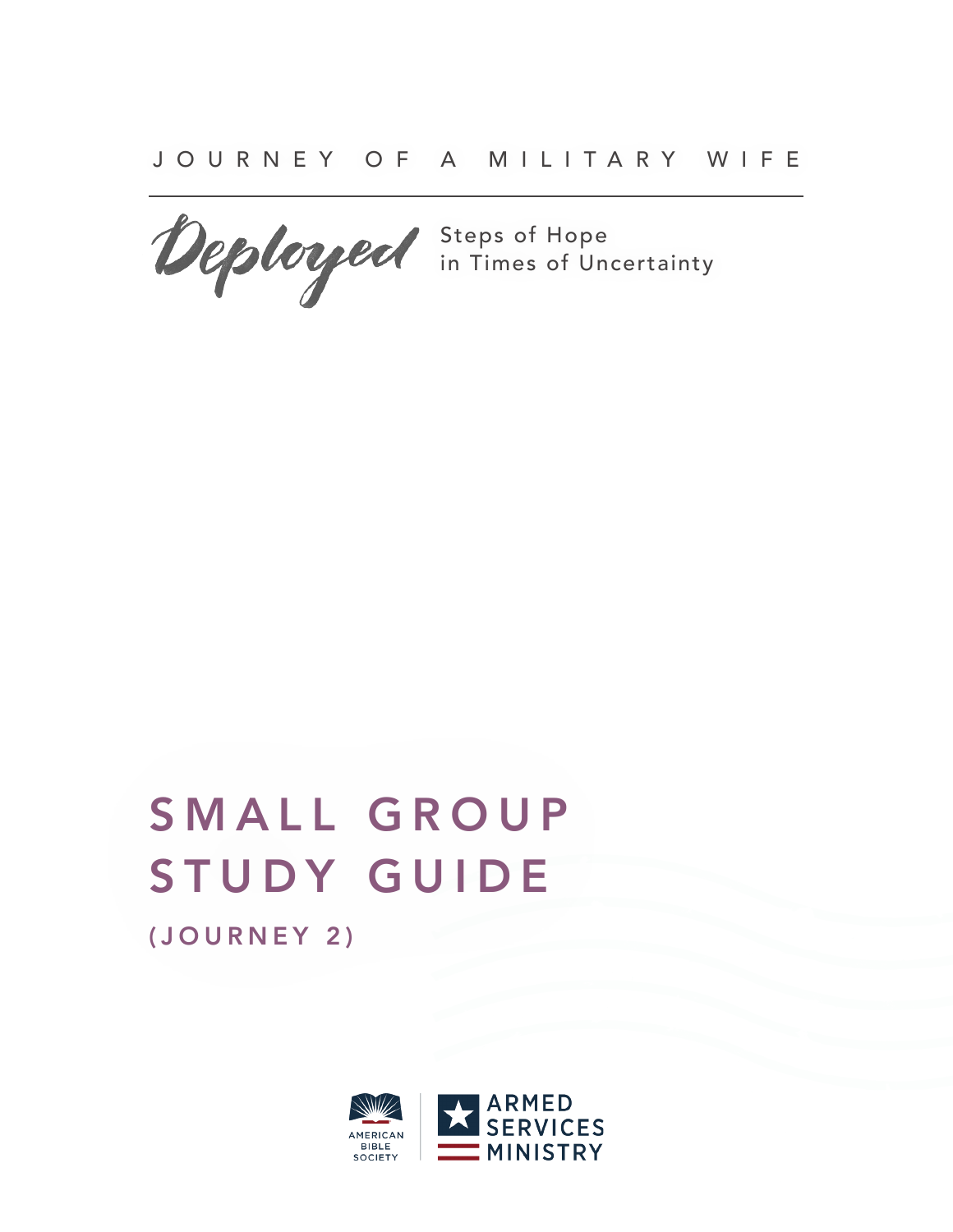# He's Home! Time for Grateful Celebration (Week 1)

Waypoints 1–5

Stop and get your bearings What highlights from the readings of the past week would you like to share with the group?

Where shall we go? Turn to a friend and describe the last "celebration" you planned or attended.

Read the map What are some of the reasons for celebration found in the first three chapters of Ezra?

# Take time to explore

Why would the returning Jews celebrate before the temple was finished?

How can celebrating along the way aid in the process of reintegration?

What are some ways you can incorporate joy and gratitude into your reintegration process to celebrate steps in the right direction?

What positive results can come from such celebrations?

# **Travelogue**

Read and underline anything that stands out to you.

Shawna described how her family celebrated R&R and reintegration in this manner: "Nothing sweeter for us than the 'reintegration.' The kids went to school but dad showed up during lunchtime. Of course, he was the hero! For R&R we shared him one night and had all his friends come by the house for a catered drop in. It was so fun having our friends come by to see him and cheer us on for the last stretch. Sweet memories!"

For Rachel, observing everyday things became celebratory for her and her husband during their reintegration. She told us, "Keep the extended family and big vacation plans on hold for a little while. All my guy wanted was to be home and get back to the normal, everyday things of life.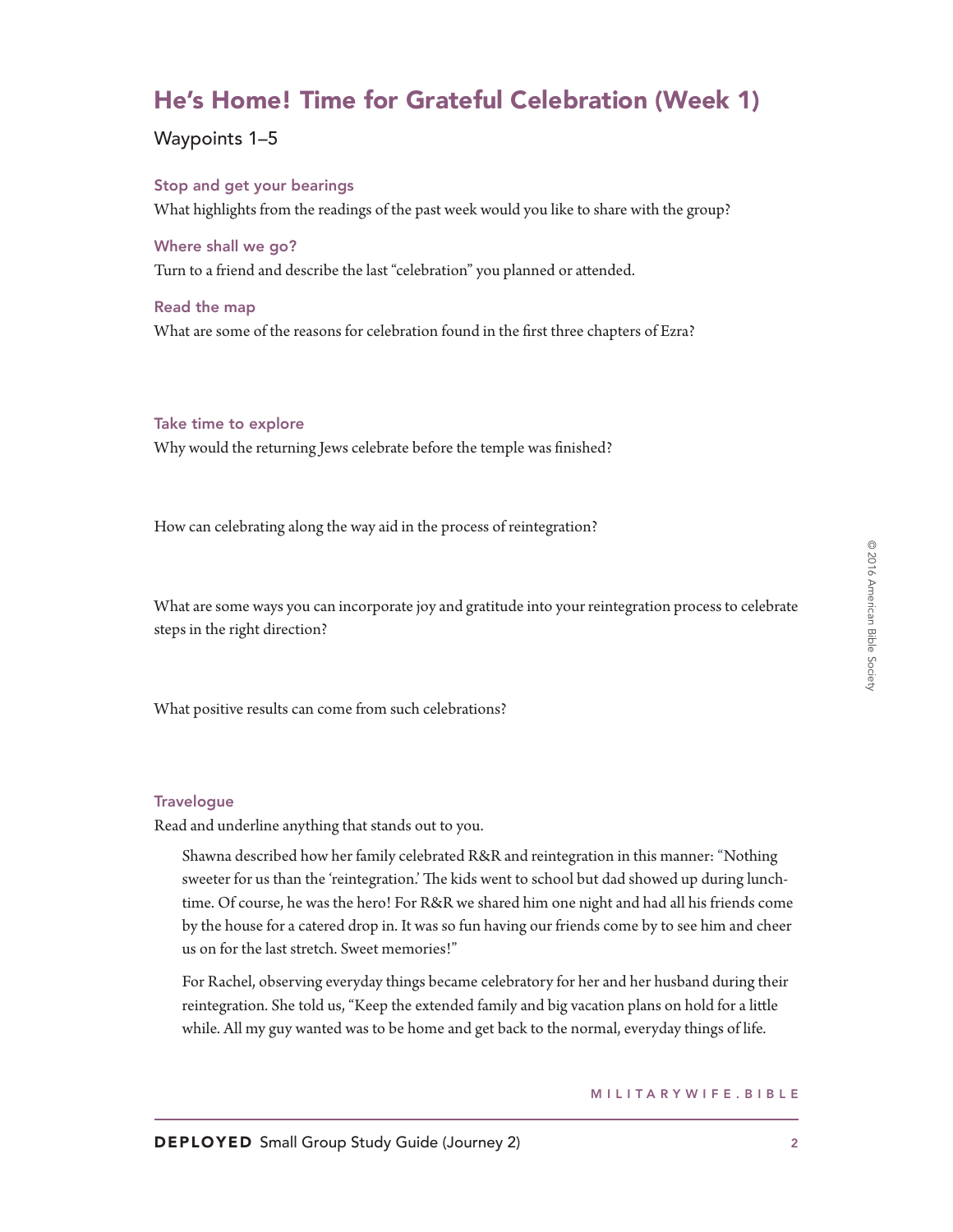Also, if you do more than one deployment, don't expect each time to be the same. Deployment number 1 reintegration was totally different from deployment number 2 reintegration ... one was easy breezy, and one was a little tougher."

# Pack your bags

What is one thing you can do this week to celebrate your progress during your reintegration? Write it in the space below.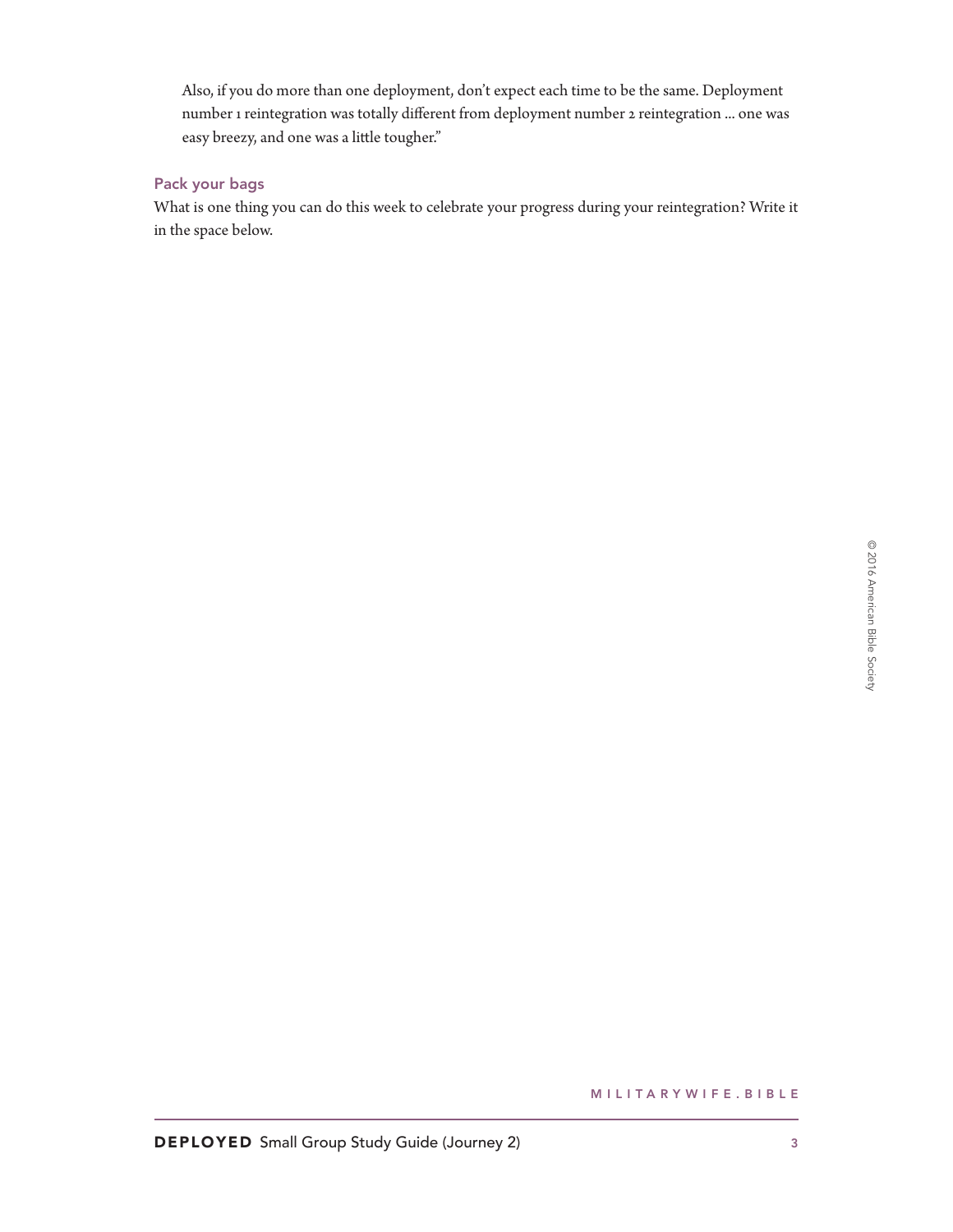# He's Home! Time for Realistic Expectation (Week 2)

# Waypoints 6–10

# Stop and get your bearings

What highlights from the readings of the past week would you like to share with the group?

# Where shall we go?

Listen to the story "That's Not What I Expected!"

Have you ever experienced something beyond your expectations? Describe.

# Read the map

What emotions are evident in Ezra 3:12–13 as the returning Jews looked upon the completed foundation?

What was the reason for the weeping?

What brought discouragement and led to unmet expectations in Ezra 4:21?

# Take time to explore

Combining elements from contrasting sources creates a "mash-up." How would you describe reintegration "mash-up?"

- In what ways have you experienced reintegration mash-up?
- What do such conflicting emotions have to do with expectations?
- How can you prepare yourself for or manage such conflicting emotions?

# **Travelogue**

Read these comments from fellow military wives about expectations. Underline anything that stands out to you.

Amanda offered this advice on communication after deployment: "Make sure you communicate your expectations about everything and anything you can think of! Make a list if need be and really just be honest! There is nothing worse than all the unspoken expectations ruining a reunion blessing!"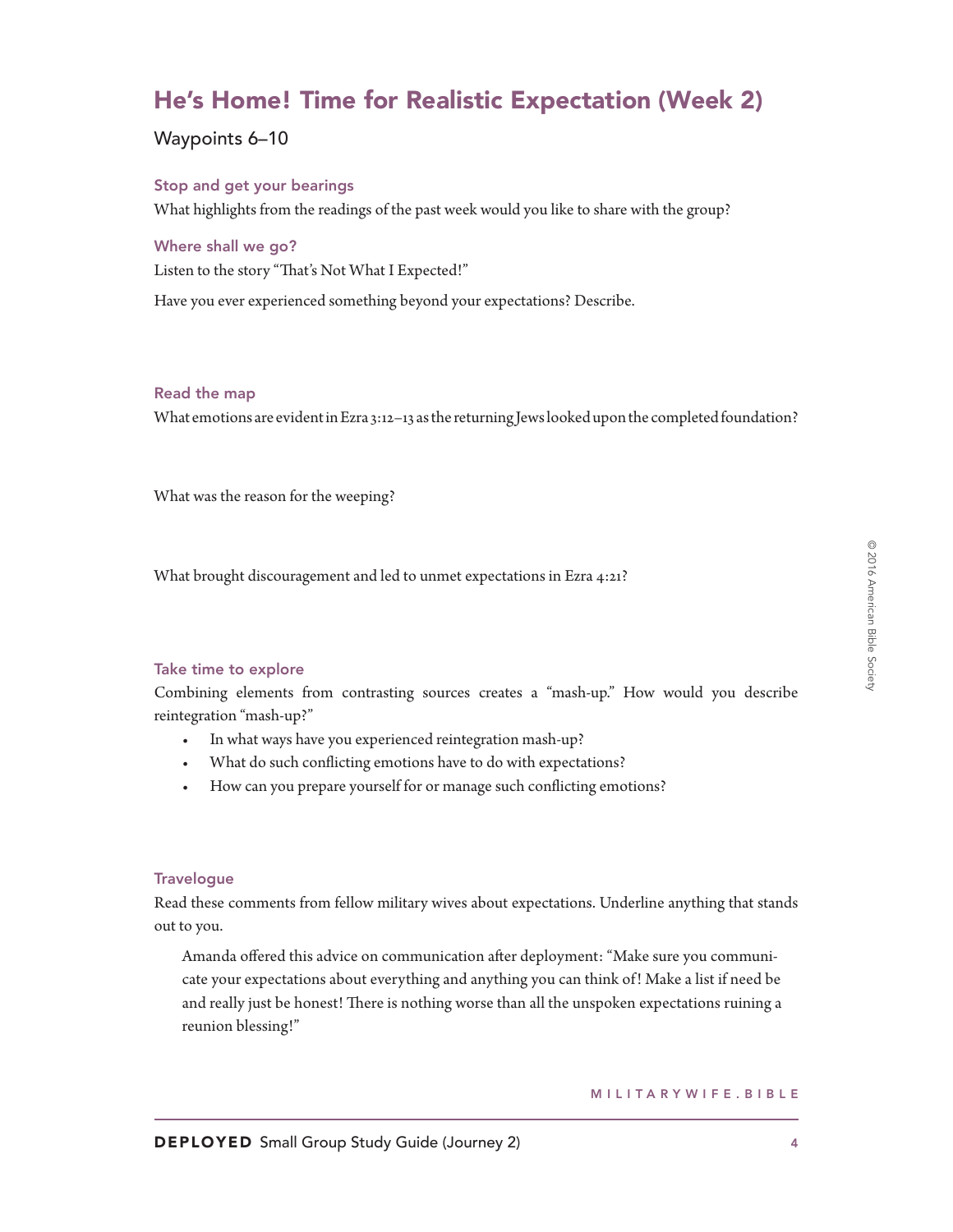Monica said, "Don't expect too much right away. Give yourself a few weeks to reacquaint."

Michele shared that reintegration "can be a slow process. Give you, him, and the kids a little extra grace for as long as necessary. Everyone changes when the soldier is absent and those changes occurred over time. It will take time to change back or adjust to the new norm."

What are your observations?

### Pack your bags

Can you identify an unrealistic expectation for reintegration that you will relinquish? Write it in the space below.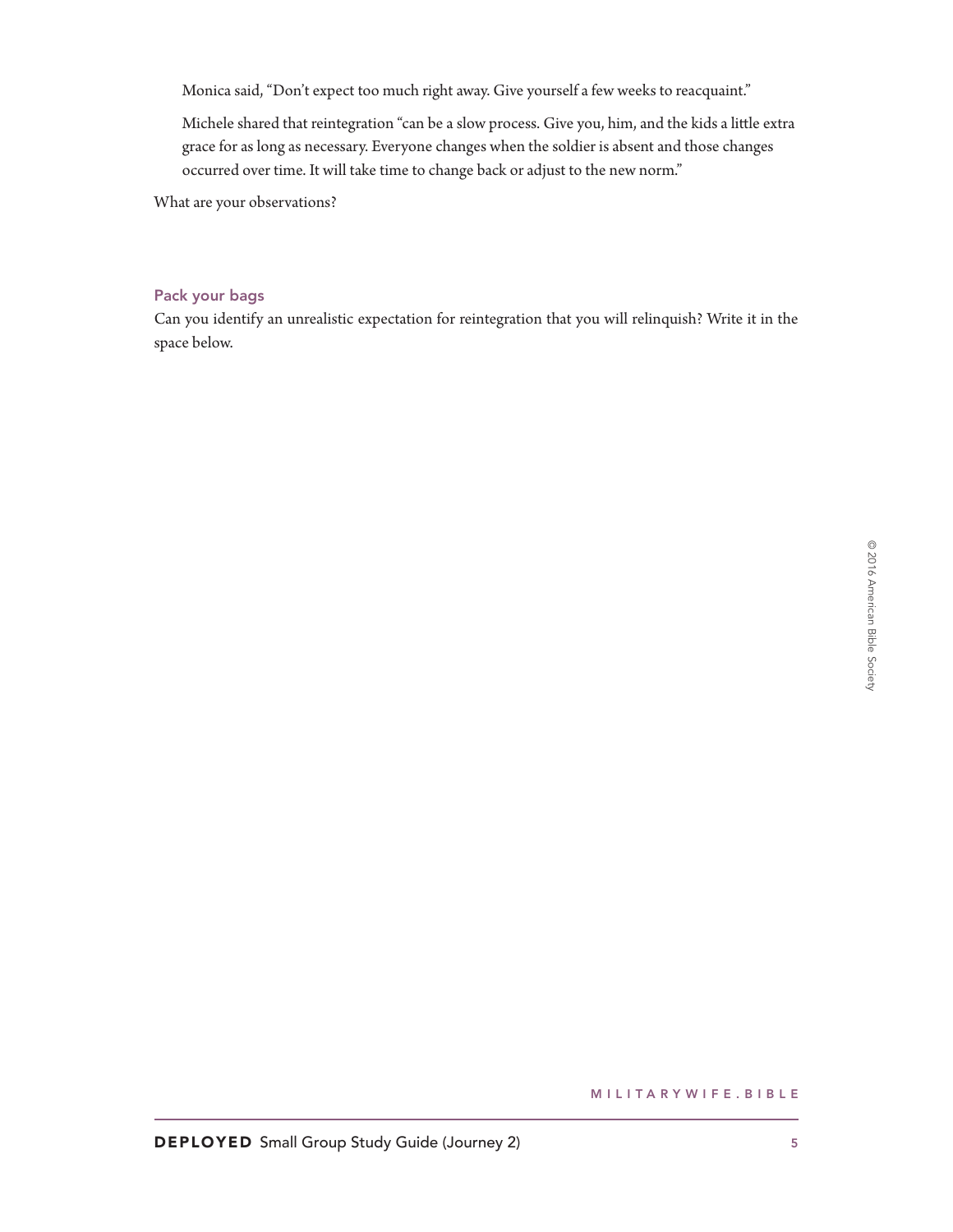# He's Home! Time for Careful Observation (Week 3)

Waypoints 11–15

Stop and get your bearings What highlights from the readings of the past week would you like to share with the group?

Where shall we go? Have fun with the Powers of Observation Game!

Read the map Describe the scene in Ezra 9:5.

If you were observing Ezra, what might you think?

What was the cause of Ezra's behavior?

What does Ezra's posture communicate?

#### Take time to explore

Generally, how do you see military families dealing with "heavy" reintegration issues?

Do you feel there is a stigma attached to seeking help for deployment/reintegration issues? Why or why not?

Combat Trauma is a "heavy" issue military families may face. If this is you, do not minimize or ignore the need for help. God wants to help you and your husband find help and healing.<sup>\*</sup>

What were positive things Ezra did to aid a successful return to Jerusalem (reintegration)?

<sup>\*</sup> For more in-depth study on the topic of trauma from war *When War Comes Home: Christ-Centered Healing for Wives of Combat Veterans* by Chris Adsit, Rahnella Adsit, and Marshele Carter Wadell (Newport News, VA: Military Ministry Press, 2008).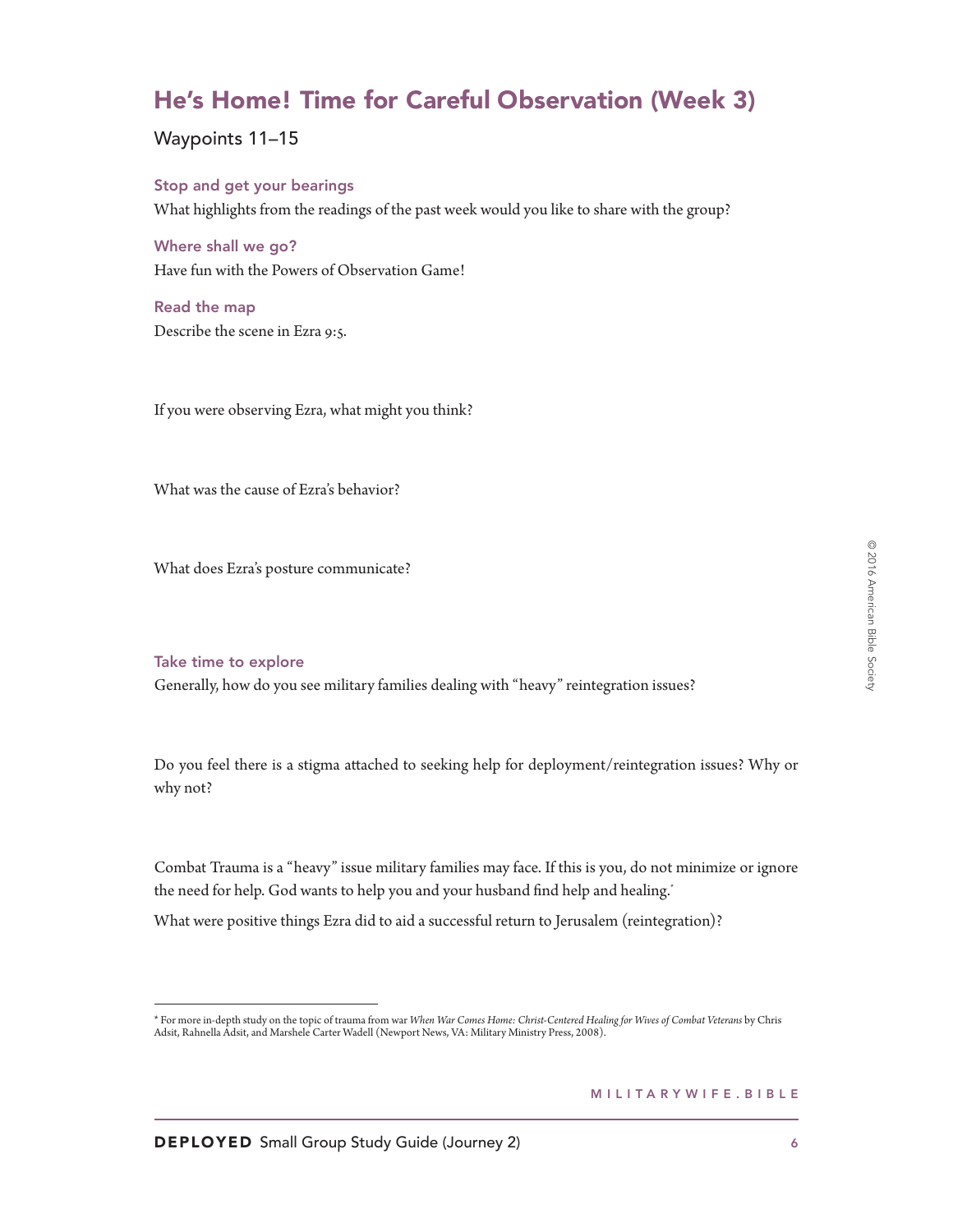# **Travelogue**

Read and underline anything that stands out to you:

On the topic of seeking help, Aimee reported, "The best advice I got following our first deployment was from a military chaplain who said, 'The first few days and weeks are a glorious honeymoon but then the work of finding your new normal begins and that can be challenging. If you are six to eight weeks into reintegration and still do not feel like you're finding common ground again, seek out help.' So thankful for that Chaplain's advice—with a timeline!"

Rachel also commented, "Understand that it takes a while to find your relationship "norm" again. Also, depending on what your spouse may have experienced during deployment, there will be an emotional and psychological transition period for them. It's normal. Don't overreact—be gracious and open to communication without being forceful. Try to understand the trauma."

What are your thoughts?

# Pack your bags

List your top three concerns about your family's reintegration. What is one action step you can take for each concern?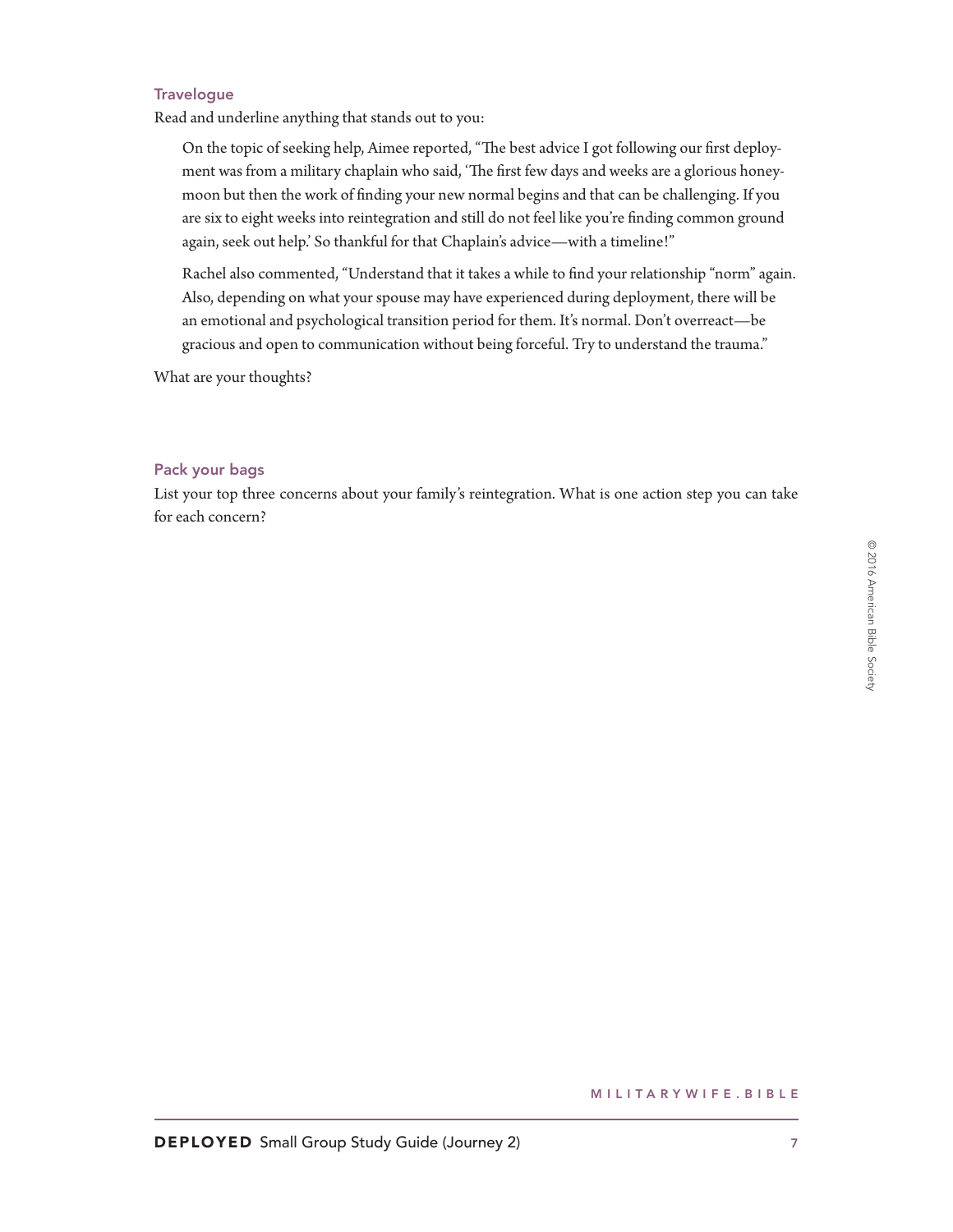# He's Home! Time for Honest Communication (Week 4)

Waypoints 16–20

Stop and get your bearings What highlights from the readings of the past week would you like to share with the group?

# Where shall we go?

You'll get instructions from your facilitator. Will you be a talker or a listener?

# Read the map

What characteristics of healthy communication to you see in Nehemiah 1:1–4?

What characteristics of healthy communication do you see in Nehemiah 2:1–5?

What characteristics of healthy communication do you see in Nehemiah 2:11–16?

#### Take time to explore

What do these Scriptures teach about discretion and communication?

- Proverbs 11:22
- Proverbs 2:11
- Proverbs 21:23
- 1 Corinthians 13:11
- Psalm 19:14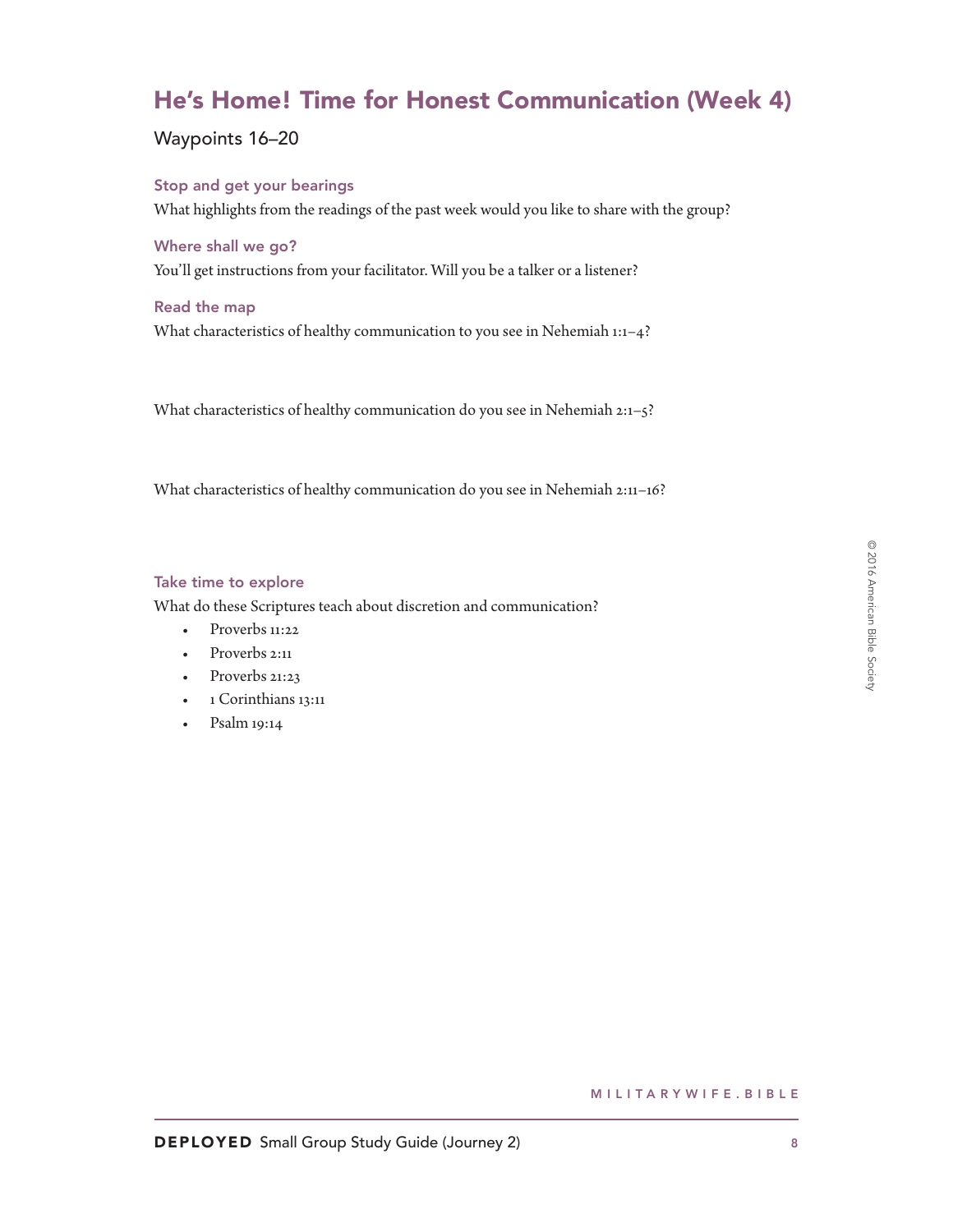# **Travelogue**

When asked about communication and reintegration, a military wife responded: "It really is a different process for each person, and for each time. After the first deployment, we just picked up right where we left off. The second deployment, I was surprised, was not so easy. My husband had many temper flare-ups. He seemed impatient with our kids and me. That is so unlike my kind, easygoing husband. We kept talking, and that was the key. After several months, things fell back into their natural rhythm."

Can you relate? How?

# Pack your bags

How would you rate your communication in these areas?  $(1)$  poor  $(2)$  fair,  $(3)$  good  $(4)$  very good  $(5)$  excellent

- I am careful to listen.
- I listen with empathy.
- I respond with honesty.
- I use discretion with others and on social media.

What is one step you can take this week to improve communication in one of these areas?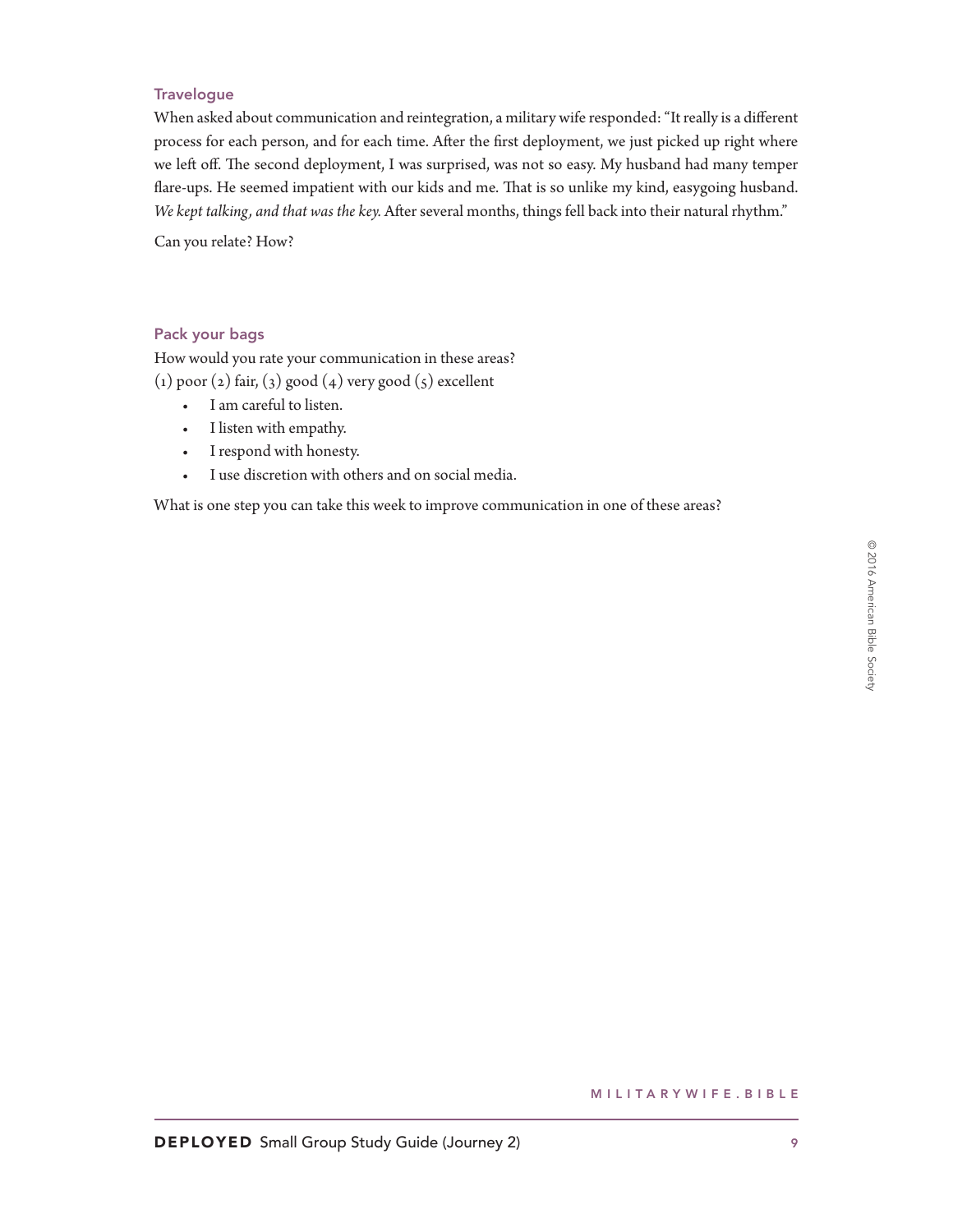# He's Home! Time for Focused Determination (Week 5)

# Waypoints 21–25

# Stop and get your bearings

What highlights from the readings of the past week would you like to share with the group?

# Where shall we go?

Share with a partner something you are determined to do in your lifetime.

# Read the map

Join with a partner and look at the following verses in Nehemiah. Report what you discover about the perseverance and dedication of Nehemiah, the builders, or the enemies.

- Nehemiah 4:6
- Nehemiah 4:15–17
- Nehemiah 4:21
- Nehemiah 5:16
- Nehemiah 6:1–4

# Take time to explore

What can you learn from Nehemiah's strategy for completing God's work in Nehemiah 4:9, 14, and 20?

What do you learn about priorities from Nehemiah's example?

What are things that can weaken your determination to have a successful reintegration?

What lesson on determination do you find in Colossians 1:11?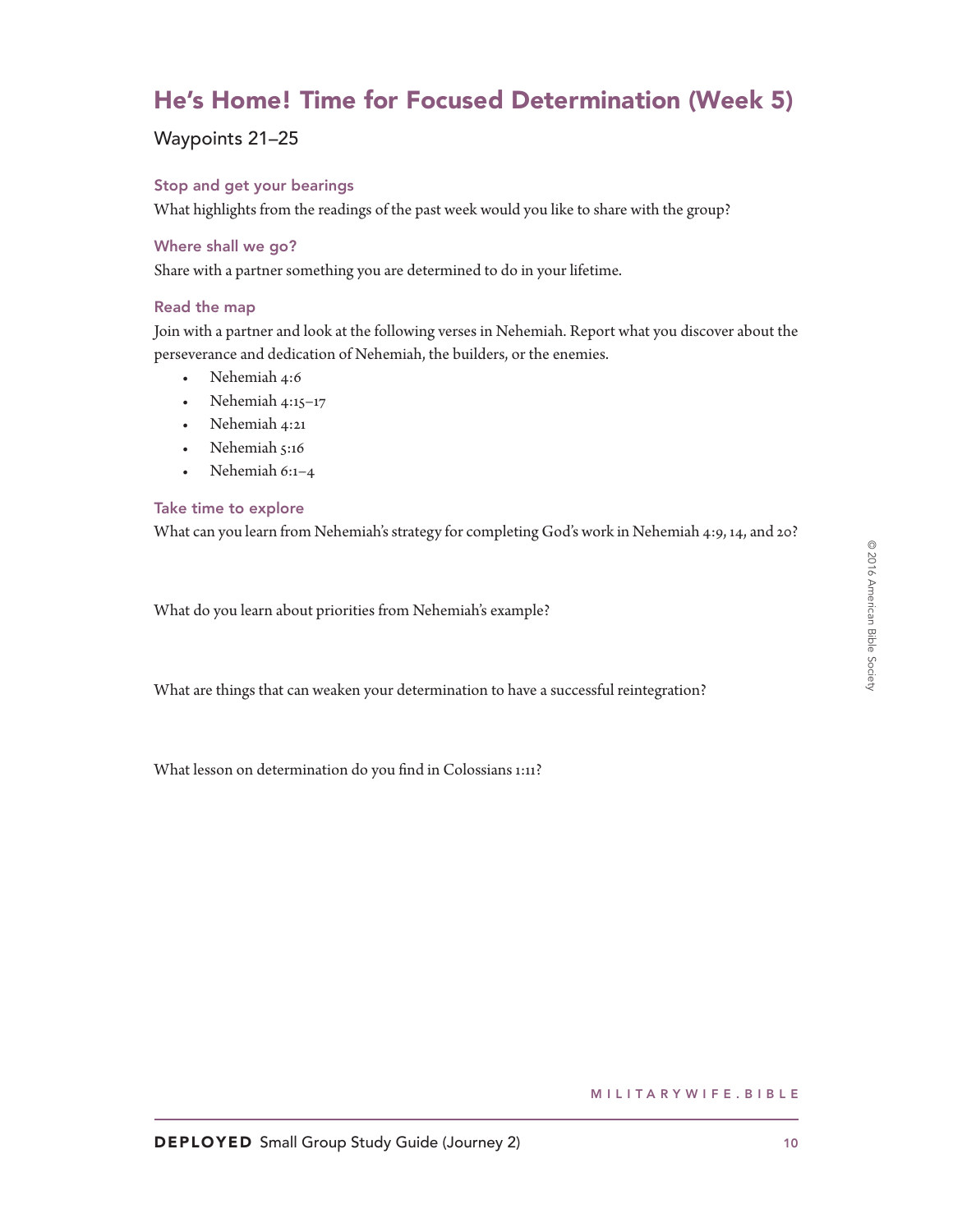# **Travelogue**

Katie is a determined military wife. When reflecting on reintegration she wrote: "Don't box yourself into a timeline for reintegration. There are times when it goes quickly and smoothly and then there are times that it can be quite long and unpredictable. It is *not* a linear process. It can be quite messy. It is okay to ask for outside help when things just do not seem to be progressing. Prayer, patience, and perseverance!"

### Pack your bags

Write one word to describe how you see God's power working in your life to help you persevere and remain dedicated to finding a new normal after deployment.

What challenges your determination to have a successful reintegration?

Finish this sentence: With God's help I determine to  $\qquad \qquad \vdots$